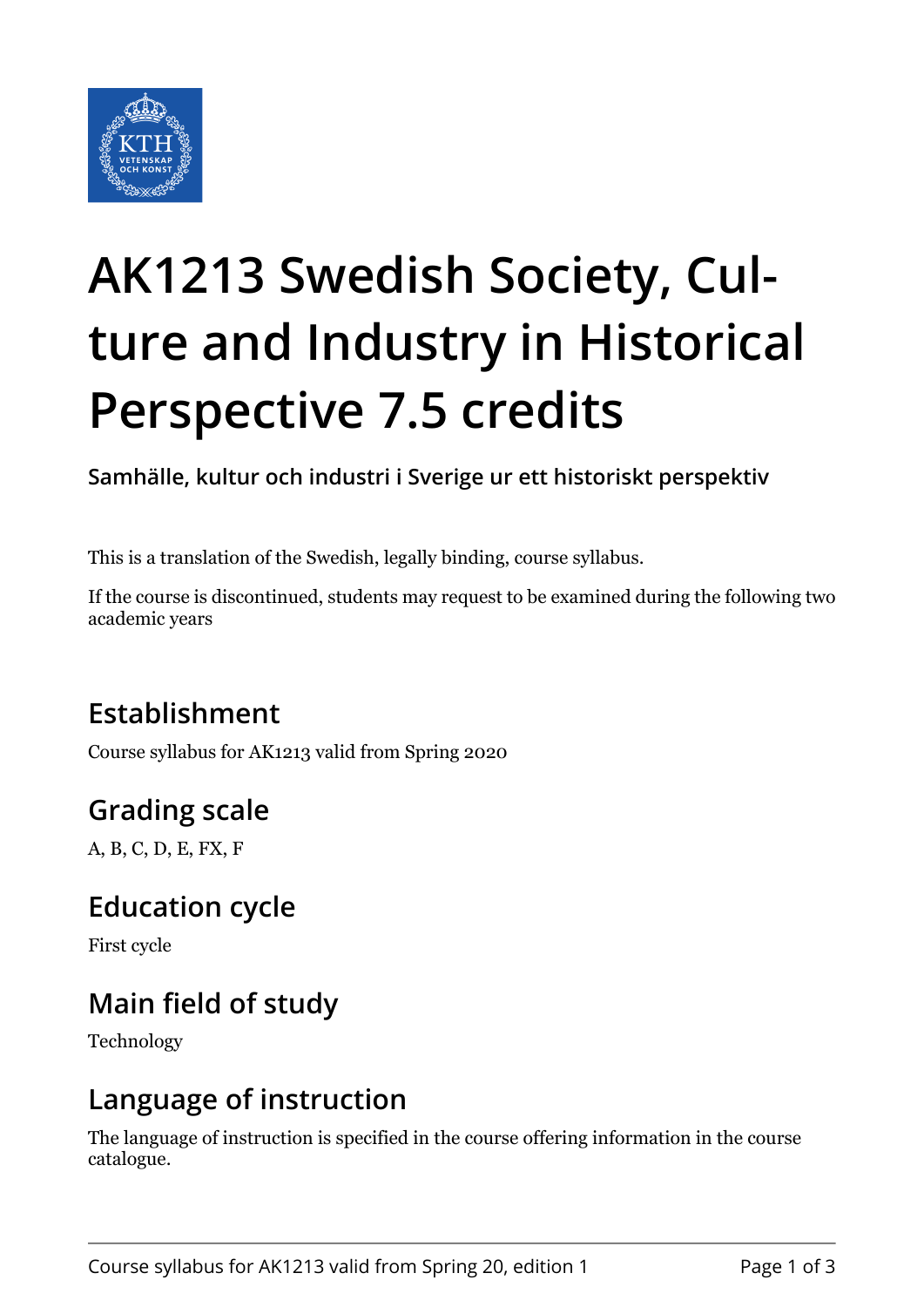## **Intended learning outcomes**

The main purpose of the course is that the students understand and should be able to give a basic account of how changing cultures, ideologies and political ideals have shaped and re-shaped Swedish city planning, technology and industry in the post-WWII period.

After the course, the students should be able to:

- Outline and demonstrate knowledge on the main characteristics of the "Swedish model" (political system, welfare state and neutrality/non-alignment)
- Outline and demonstrate knowledge on the general development of Swedish industry and technology in the post-WWII period
- Outline and demonstrate knowledge on the basic characteristics of Swedish city planning during the post-WWII period.
- Demonstrate analytical reading and writing, including reflecting, referencing, reasoning and deconstructing analytical questions central to the course content.

#### **Course contents**

The course focuses on the construction of cultures and identities, and addresses topics such as political system, economy, technology, industry, city planning and architecture in Sweden in a long term perspective.

The course consists of lectures, excursions, seminars and films – all held in English. Lectures normally start at 17.15 in the afternoon, with teachers from the Division of History of Science & Technology at KTH or invited guest lecturers from other universities and organisations.

The excursions consist of guided visits to city, suburban and/or industrial areas in the Stockholm region, as well as visits to museums (free admission for participants).

The seminars are devoted to exam training, discussions on the course themes and written assignments. Some lectures and seminars are followed by film sessions. We have selected a number of Swedish full-length quality films, which in different ways shed light on aspects of the course contents.

# **Specific prerequisites**

Completed upper secondary education including documented proficiency in English.

### **Examination**

- TEN1 Examination, 3.5 credits, grading scale: A, B, C, D, E, FX, F
- ÖVN1 Assignment, 4.0 credits, grading scale: P, F

Based on recommendation from KTH's coordinator for disabilities, the examiner will decide how to adapt an examination for students with documented disability.